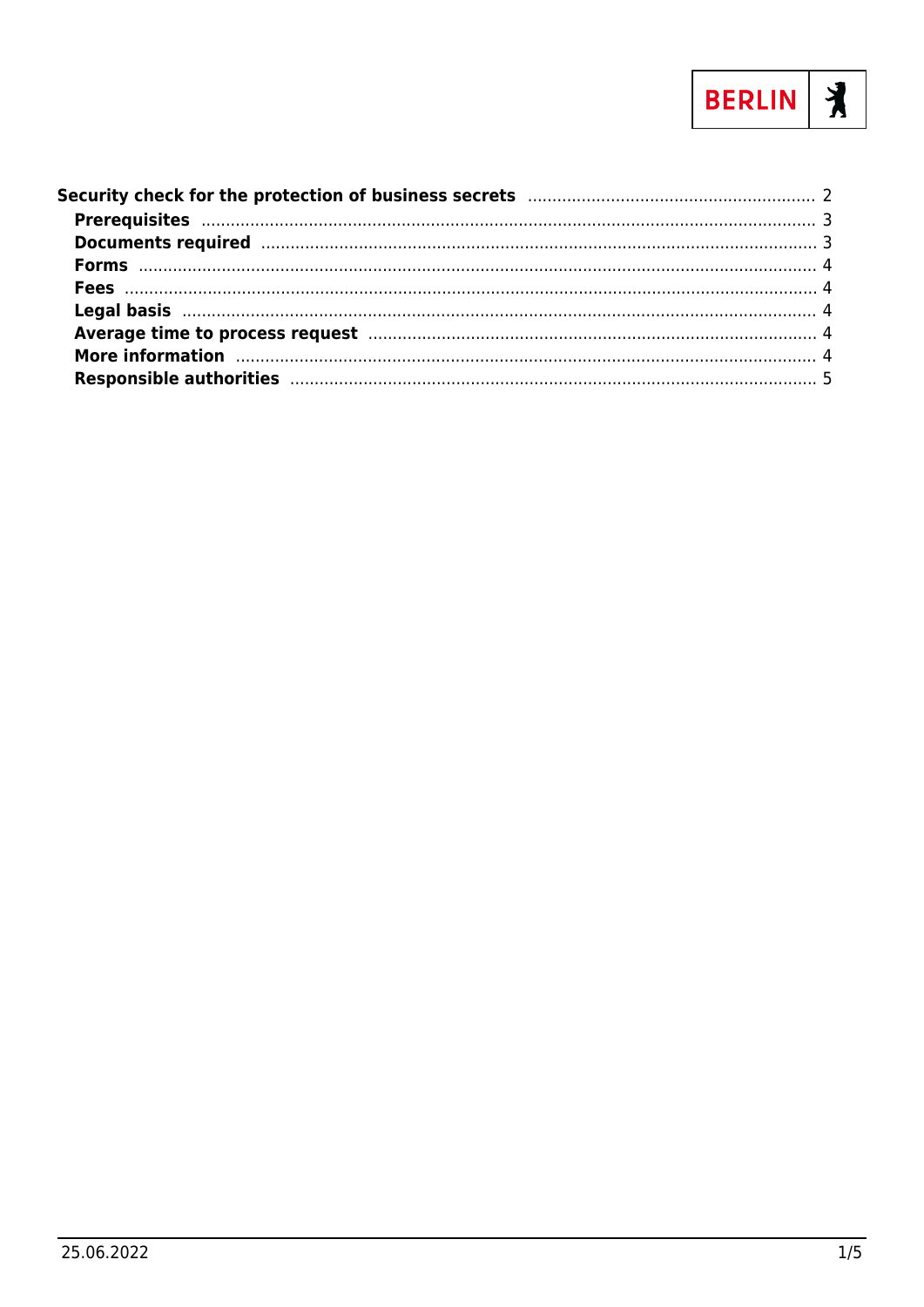# <span id="page-1-0"></span>Security check for the protection of business secrets

Your company has received an order from a public customer that is related to a security-related area. You and your employees that will be involved in handling the order must undergo a security check.

The purpose of a security check is to protect facts, objects and findings of public interest against unauthorised access.

Security-related activities are performed by those, who:

- have access to classified information that is rated TOP SECRET, SECRET or SENSITIVE, or
- are working in a part of an authority or other public state body that has been declared a security area.

#### **Depending on the level of secrecy, there are three different types of security check:**

- 1. Simple security check for SENSITIVE
- 2. Expanded security check for SECRET
- 3. Expanded security check with security investigations for TOP SECRET

Checks are performed upon request, the procedure has two stages. The security check must be updated every 5 years and repeated every 10 years.

#### **Procedure: Stage 1: Company audit**

- 1. The contracting authority submits an application to the Senate Department for Economics in Berlin for admission to the Secret Security Service of the State of Berlin with the appropriate security level SENSITIVE, SECRET or TOP SECRET for a company that is to operate in security-relevant areas.
- 2. The Senate Administration for Economics concludes a public-law contract with the contractor for admission to the Secret Security Service.
- 3. The company proposes a security officer and a deputy who are exclusively responsible within the company for the inspection of all employees and their instructions. He/she is the contact person for the senate administration responsible for economic affairs.
- 4. First of all, the company has to submit the evidence mentioned for level 1 (see "Required documents").
- 5. After the security check of the company's organs (shareholder, managing director, security officer and deputy) has been completed, the company will be accepted into the Secret Security Service of the State of Berlin and will receive a security certificate. The company's organs are authorised to access classified information of the respective classification level.

#### **Stage 2: Safety check of the deployed staff**

1. The company's staff that will be involved in safety-relevant work is then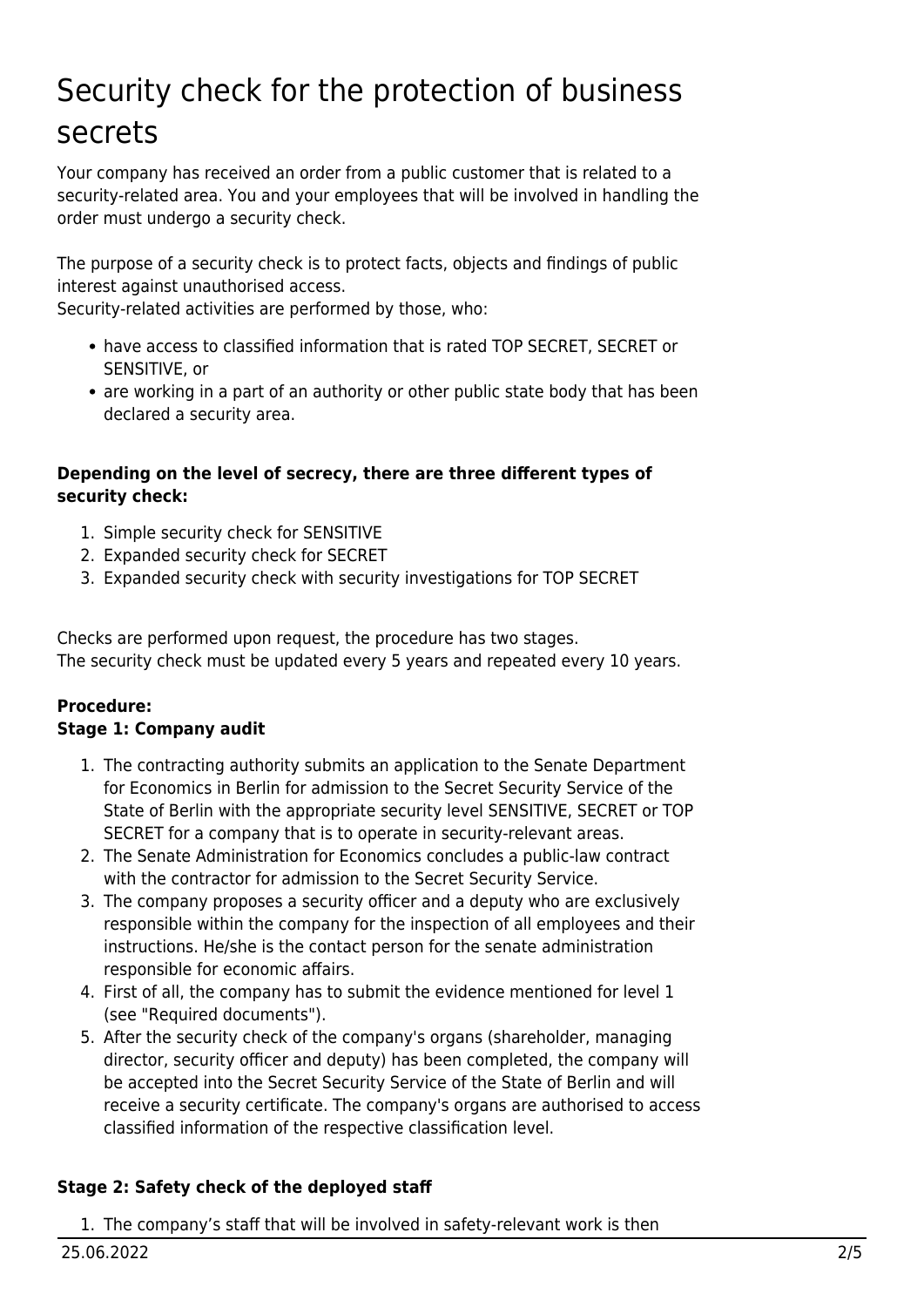checked upon request.

- 2. The evidence listed for Stage 2 is required for this purpose (see 'Required Documents').
- 3. After the security check for the relevant staff members has been performed, they are also granted access to classified information of the respective level of secrecy.

## <span id="page-2-0"></span>**Prerequisites**

- **Order from a public customer** ([https://www.gesetze-im-internet.de/gwb/\\_\\_99.html](https://www.gesetze-im-internet.de/gwb/__99.html)) Your company is supposed to start working in a security-relevant area for an authority or another public body.
- **Work in a security-relevant area** ([https://gesetze.berlin.de/jportal/?quelle=jlink&query=S%C3%9CG+BE+%C2](https://gesetze.berlin.de/jportal/?quelle=jlink&query=S%C3%9CG+BE+%C2%A7+2&psml=bsbeprod.psml&max=true) [%A7+2&psml=bsbeprod.psml&max=true](https://gesetze.berlin.de/jportal/?quelle=jlink&query=S%C3%9CG+BE+%C2%A7+2&psml=bsbeprod.psml&max=true)) You are considered to be performing security-relevant activities, if you are granted access to classified information, or are active in public facilities that are particularly sensitive and are relevant to life or defence.

## <span id="page-2-1"></span>**Documents required**

- **Stage 1: Company details** (see 'Forms')
- **Stage 1: Excerpt from the Commercial Central Register for presentation to an authority** (<https://service.berlin.de/dienstleistung/327835/>)

an up to date excerpt for each person (no older than 3 months)

- **Stage 1: Proposal for appointment of the security representative and their deputy** (see 'Forms')
- **Stage 1: Security declarations for the respective classification level** (see 'Forms'), duplicate copy of security declarations of the appropriate classification level for all corporate bodies and the Security Officer(s) and his/her/their deputy
- **Sage 1: Up to date excerpt from the Trade Register, if applicable** (<https://service.berlin.de/dienstleistung/327144/>)
- **Stage 1: Supplement sheets 'spouse/life partner', if applicable** (see 'Forms'), duplicate copy
- **Stage 1: Application for determination of possible activities for the State Security Service of the former GDR (BStU application), if applicable**

(see 'Forms'), duplicate copy for persons born before the reference date (13.01.1972)

- **Stage 2: Security declarations for the respective classification level** (see 'Forms'), duplicate copy
- **Stage 2: Supplement sheets 'spouse/life partner', if applicable** (see 'Forms'), duplicate copy
- **Stage 2: Application for determination of possible activities for the State Security Service of the former GDR (BStU), if applicable** (see 'Forms'), duplicate copy for persons born before the reference date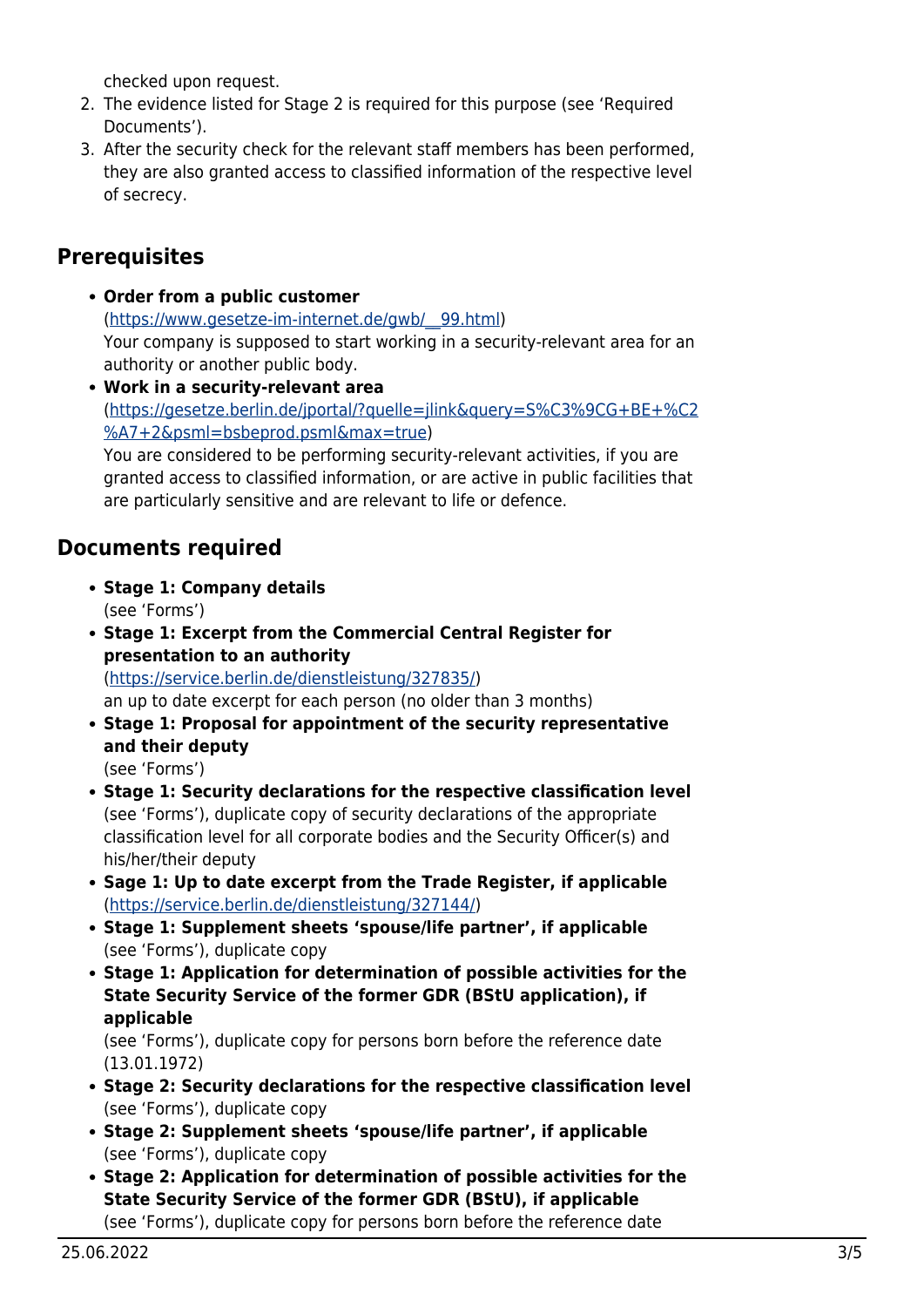#### <span id="page-3-0"></span>**Forms**

- **Company details** ([https://www.berlin.de/sen/wirtschaft/wirtschaftsrecht/geheimschutz-in-der-wi](https://www.berlin.de/sen/wirtschaft/wirtschaftsrecht/geheimschutz-in-der-wirtschaft/11_unternehmensangaben.pdf) [rtschaft/11\\_unternehmensangaben.pdf\)](https://www.berlin.de/sen/wirtschaft/wirtschaftsrecht/geheimschutz-in-der-wirtschaft/11_unternehmensangaben.pdf) **Proposal for appointment of the security officer and their deputy**
- ([https://www.berlin.de/sen/wirtschaft/wirtschaftsrecht/assets/10\\_bestellung\\_s](https://www.berlin.de/sen/wirtschaft/wirtschaftsrecht/assets/10_bestellung_sicherheitsbevollmachtigte.pdf) [icherheitsbevollmachtigte.pdf\)](https://www.berlin.de/sen/wirtschaft/wirtschaftsrecht/assets/10_bestellung_sicherheitsbevollmachtigte.pdf)
- **Security declaration for a simple security check** ([https://www.berlin.de/sen/wirtschaft/wirtschaftsrecht/geheimschutz-in-der-wi](https://www.berlin.de/sen/wirtschaft/wirtschaftsrecht/geheimschutz-in-der-wirtschaft/03_sicherheitserklarung_einfache_sicherheitsuberprufung.pdf) [rtschaft/03\\_sicherheitserklarung\\_einfache\\_sicherheitsuberprufung.pdf\)](https://www.berlin.de/sen/wirtschaft/wirtschaftsrecht/geheimschutz-in-der-wirtschaft/03_sicherheitserklarung_einfache_sicherheitsuberprufung.pdf)
- **Security declaration for an expanded security check** ([https://www.berlin.de/sen/wirtschaft/wirtschaftsrecht/geheimschutz-in-der-wi](https://www.berlin.de/sen/wirtschaft/wirtschaftsrecht/geheimschutz-in-der-wirtschaft/formular-sicherheitserklaerung-fuer-die-erweiterte-sicherheitsueberpruefung.pdf) [rtschaft/formular-sicherheitserklaerung-fuer-die-erweiterte](https://www.berlin.de/sen/wirtschaft/wirtschaftsrecht/geheimschutz-in-der-wirtschaft/formular-sicherheitserklaerung-fuer-die-erweiterte-sicherheitsueberpruefung.pdf)[sicherheitsueberpruefung.pdf\)](https://www.berlin.de/sen/wirtschaft/wirtschaftsrecht/geheimschutz-in-der-wirtschaft/formular-sicherheitserklaerung-fuer-die-erweiterte-sicherheitsueberpruefung.pdf)
- **Security declaration for an expanded security check with security investigations**

([https://www.berlin.de/sen/wirtschaft/wirtschaftsrecht/geheimschutz-in-der-wi](https://www.berlin.de/sen/wirtschaft/wirtschaftsrecht/geheimschutz-in-der-wirtschaft/sicherheitserklarung_fur_die_erweiterte_sicherheitsuberprufung_mit_sicherheitsermittlungen.pdf) rtschaft/sicherheitserklarung fur die erweiterte sicherheitsuberprufung mit [sicherheitsermittlungen.pdf](https://www.berlin.de/sen/wirtschaft/wirtschaftsrecht/geheimschutz-in-der-wirtschaft/sicherheitserklarung_fur_die_erweiterte_sicherheitsuberprufung_mit_sicherheitsermittlungen.pdf))

- **Supplement sheet spouse/life partner** ([https://www.berlin.de/sen/wirtschaft/wirtschaftsrecht/geheimschutz-in-der-wi](https://www.berlin.de/sen/wirtschaft/wirtschaftsrecht/geheimschutz-in-der-wirtschaft/08_beiblatt_ehegatte.pdf) [rtschaft/08\\_beiblatt\\_ehegatte.pdf\)](https://www.berlin.de/sen/wirtschaft/wirtschaftsrecht/geheimschutz-in-der-wirtschaft/08_beiblatt_ehegatte.pdf)
- **Application for determination of possible activities for the State Security Service of the former GDR (BStU)** ([https://www.berlin.de/sen/wirtschaft/wirtschaftsrecht/geheimschutz-in-der-wi](https://www.berlin.de/sen/wirtschaft/wirtschaftsrecht/geheimschutz-in-der-wirtschaft/07_bstu_antrag.pdf) [rtschaft/07\\_bstu\\_antrag.pdf](https://www.berlin.de/sen/wirtschaft/wirtschaftsrecht/geheimschutz-in-der-wirtschaft/07_bstu_antrag.pdf))

## <span id="page-3-1"></span>**Fees**

none

# <span id="page-3-2"></span>**Legal basis**

**§ 14 Law on the requirements and the process of security checks in the State of Berlin (Berlin Security Check Act, BSÜG)** ([https://gesetze.berlin.de/jportal/?quelle=jlink&query=S%C3%9CG+BE+%C2](https://gesetze.berlin.de/jportal/?quelle=jlink&query=S%C3%9CG+BE+%C2%A7+14&psml=bsbeprod.psml&max=true) [%A7+14&psml=bsbeprod.psml&max=true](https://gesetze.berlin.de/jportal/?quelle=jlink&query=S%C3%9CG+BE+%C2%A7+14&psml=bsbeprod.psml&max=true))

## <span id="page-3-3"></span>**Average time to process request**

About 3 to 9 months, depending on the stage and level of secrecy

# <span id="page-3-4"></span>**More information**

- **Information by the Senate Department for Economics Berlin** ([https://www.berlin.de/sen/wirtschaft/wirtschaftsrecht/geheimschutz-in-der-wi](https://www.berlin.de/sen/wirtschaft/wirtschaftsrecht/geheimschutz-in-der-wirtschaft/artikel.87985.php) [rtschaft/artikel.87985.php](https://www.berlin.de/sen/wirtschaft/wirtschaftsrecht/geheimschutz-in-der-wirtschaft/artikel.87985.php))
- **Fact sheet "Instructions for secrecy in business"** ([https://www.berlin.de/sen/wirtschaft/wirtschaftsrecht/geheimschutz-in-der-wi](https://www.berlin.de/sen/wirtschaft/wirtschaftsrecht/geheimschutz-in-der-wirtschaft/01_merkblatt_geheimhaltung_in_der_wirtschaft.pdf)